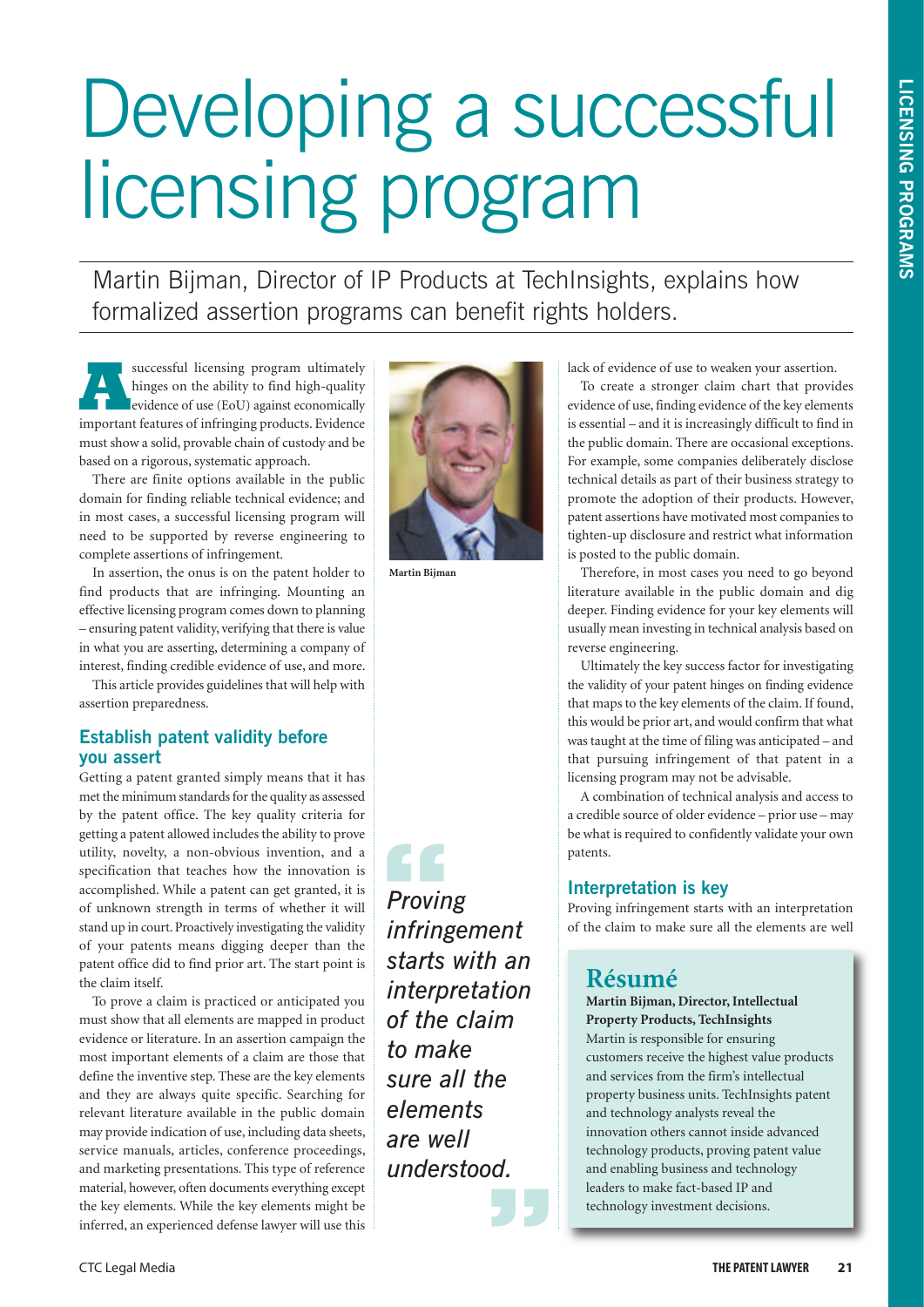

understood. However, during negotiation, the words used can often be interpreted in multiple ways. The evidence you have gathered might be relevant, but it may not align closely enough with a particular interpretation to prove infringement. Interpreting a claim is never cut and dry – it is a practiced skill and can be highly subjective.

This does not necessarily mean that highly detailed, very specific claim charts are always the best strategy. During the negotiation stage, a company may concede that the claim charts are very specific – and show this is not how their product or innovation works. A presentation that is too specific does not provide any options or maneuverability to cover other implementations that are relatively close.

For this reason, some patent experts deliberately write their first claim charts with somewhat broad evidence. While this strategy risks lengthening the prosecution phase, the resulting patents may be more likely to provide flexibility to adapt during negotiation. Often this leads to a dependent claim to narrow the focus on a specific inventive step or innovation.

Interpretation can mean the difference between a favorable ruling or being in a situation where you must adapt quickly. In the U.S., when a case of infringement goes to court, a pretrial process includes a Markman hearing where evidence about the patent is reviewed by a judge. Also known as a "claim construction hearing", the judge's interpretation of the scope and meaning of the disputed patent claims is a key success factor in patent litigation. A judge will consider whether the language that is used in a

*In some cases, there can be many possible interpretations of a single claim.* **" "**

claim is taught in the patent specification. If it is not, the meaning is determined by those skilled in the patent art at the priority date of the patent.

In some cases, there can be many possible interpretations of a single claim. If the claim is interpreted differently or in a very narrow way by the judge, the parties may get an unfavorable Markman ruling.

In the event of an unfavorable ruling, the options are to abandon the use of your patent or to get more evidence to cover the interpretation of the Markman ruling. Evidence can include, but is not be restricted to, live testimony from an expert witness, additional documentation, schematics and images that directly concern the elements of the claims as interpreted.

The best strategy is to ensure you are focusing on the right claims to increase the chances of getting a favorable interpretation and ensure you are as well prepared as possible for negotiations.

## **Target products with high economic value**

Unlike the government, which spends – in total – several days reviewing the merits of a patent application over the prosecution period, a company that has been served notice of infringement, and that is faced with the prospect of a significant payout, will invest considerable resources to challenge your assertion. Usually this involves a tenacious legal team tasked to find prior art to invalidate your claim(s), or to show non-infringement. Those teams may work for weeks with an exclusive focus on weakening and excluding your asserted patents.